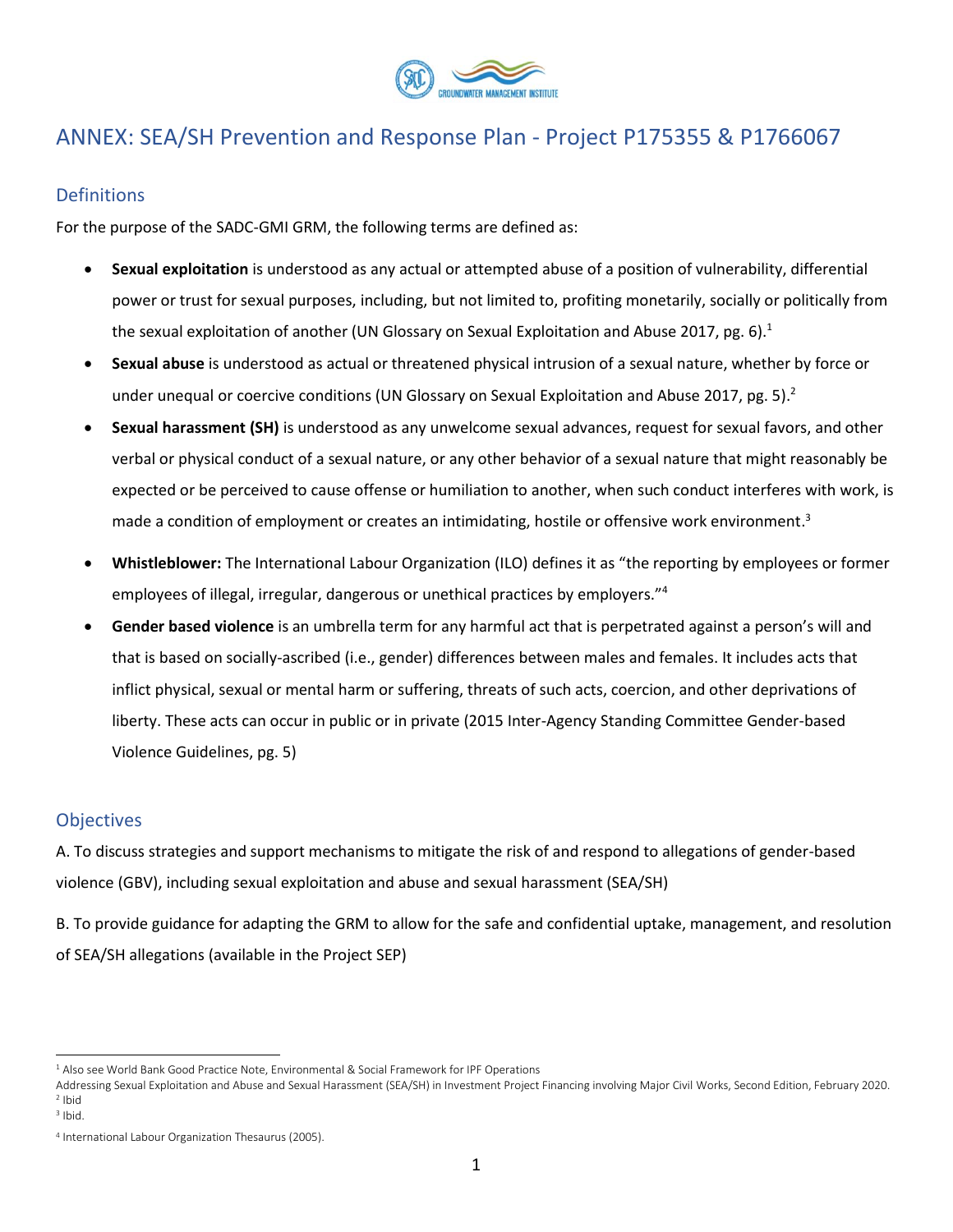

#### Project Risks Related to SEA/SH

During the compilation of the ESMF of the project, the following risks related to SEA/SH were identified and mitigation measures proposed.

### Summary of potential SEA/SH risks

The SEA/SH risk is considered moderate at this time. As this is a regional project that will cover a number of SADC member countries whose participation has not yet been established, the SEA/SH risk assessment is based on assumed impacts of the planned project activities. There is no physical footprint for the investments under components 1 and 2. The GEF-grant will support the enhancements of financial planning, transboundary aquifer interventions and further studies to address pertinent ground water challenges, upscaling of dissemination of information. Strategic small-scale infrastructure development to build resilience and promote inclusiveness will take place under component 3 and will support considerations for climate smart technologies during the design and implementation of innovative pilot projects.

It is expected that SEA/SH risks are mainly related to minimal risks of workplace sexual harassment under components 1 & 2. Under component 3, which will entail small scale civil works, the risks are related to possible exacerbation of SEA/SH risks due to the presence of workers<sup>5</sup>, a possible shift in household power dynamics in cases where women may be hired by the project or otherwise benefit from the project<sup>6</sup>, risks of abuse or violence related to harmful social norms in project implementation context, lack of access to support services, lack of information for female beneficiaries regarding the project and its potential risks due to lack of independent consultations with women in safe and enabling environments and lack of access by female beneficiaries to project benefits and services. These project-related SEA/SH risks are captured in the table below along with proposed mitigation measures.

 $^5$  The influx of migrant workers into the project area may lead to risks of SEA/SH. Although the project is not expected to have a large influx of workers, the in-migration may increase the demand for sex work or the risk of forced early marriage in a community where marriage to an employed man is seen as the best livelihood strategy for an adolescent girl. Furthermore, higher wages for workers in a community can lead to an increase in the risk of transactional sex. The risk of sexual abuse of minors resulting from interactions with migrant workers can also increase.

 $^6$  The Project may foster socio-economic changes within the project-affected communities and could cause shifts in power dynamics between the community members and within households. Challenges to gender norms, which can create tensions in the home where male partners are often accustomed to traditional power dynamics and control over household decision-making processes, and therefore associated risks of intimate partner violence, can be triggered by labor influx in relation to a project when workers are believed to be interacting with community women or where women may be hired to work locally on a project. Hence, abusive behavior can occur not only between project-related staff and those living in and around the project site, but also within the homes of those affected by the project.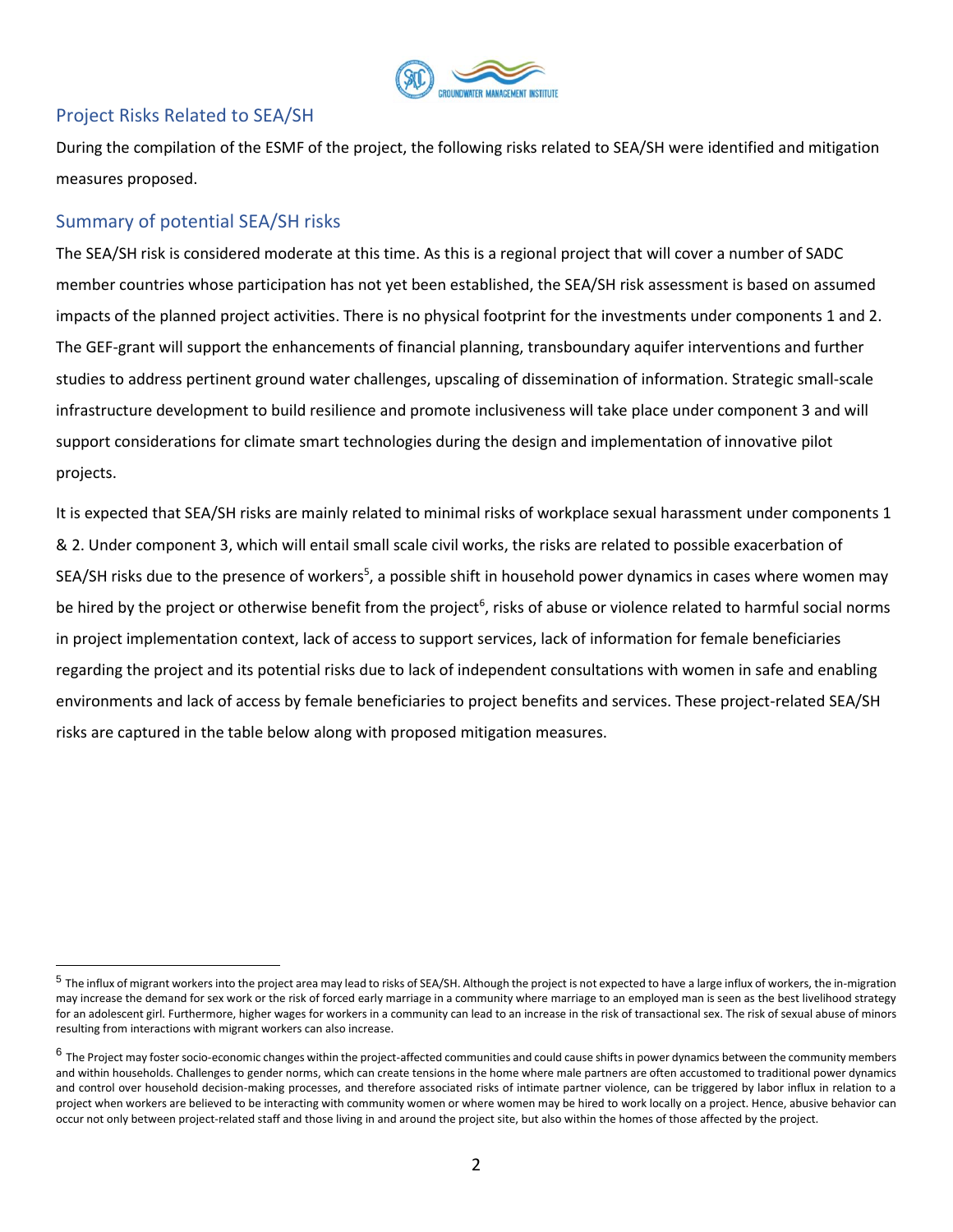

# Table 1: SEA/SH Prevention and Response Action Plan

| Description of activities pertinent to<br>risks                                                                                                                                                                                                                                                                                                                                                                                                                                                                                                                                                                                                                           | <b>Project SEA/SH</b><br>risks                                                                                                                                                                                                                                                                                                                                     | <b>Mitigation measures</b>                                                                                                                                                                                                                                                                                                                                                                                                                                                                                 | <b>Responsible party</b>                                                                                   | <b>Timeline</b>                                                                                                      | <b>Indicators</b>                                                                                                                                                                                                                                                                                                                                                                | <b>Budget</b> |
|---------------------------------------------------------------------------------------------------------------------------------------------------------------------------------------------------------------------------------------------------------------------------------------------------------------------------------------------------------------------------------------------------------------------------------------------------------------------------------------------------------------------------------------------------------------------------------------------------------------------------------------------------------------------------|--------------------------------------------------------------------------------------------------------------------------------------------------------------------------------------------------------------------------------------------------------------------------------------------------------------------------------------------------------------------|------------------------------------------------------------------------------------------------------------------------------------------------------------------------------------------------------------------------------------------------------------------------------------------------------------------------------------------------------------------------------------------------------------------------------------------------------------------------------------------------------------|------------------------------------------------------------------------------------------------------------|----------------------------------------------------------------------------------------------------------------------|----------------------------------------------------------------------------------------------------------------------------------------------------------------------------------------------------------------------------------------------------------------------------------------------------------------------------------------------------------------------------------|---------------|
| <b>Component 1: Capacity building</b><br>sustainable<br>for<br>groundwater<br>management<br>This component will focus on<br>building<br>capacity<br>and<br>institutions<br>strengthening<br>through a range of technical<br>assistance, knowledge exchanges,<br>workshops and training activities:<br>• support institutional capacity<br>building at the national and<br>regional level<br>• strengthen SADC-GMI to act<br>and perform as the SADC<br>region's center of excellence<br>for sustainable groundwater<br>development<br>and<br>management as elaborated in<br>its Strategic Business Plan<br>• cover the operating cost of the<br>SADC-GMI to implement the | a. Risks of sexual<br>exploitation<br>and abuse<br>related to<br>procurement<br>b. Risks of sexual<br>harassment<br>related to<br>potential lack<br>of supervision<br>of male and<br>female<br>personnel<br>c. Risks of abuse<br>or violence<br>related to<br>harmful social<br>norms in<br>project<br>implementatio<br>n context<br>d. Lack of<br>information for | a. Accountability and<br>response framework,<br>including:<br>Drafting and signing of code<br>$\bullet$<br>of conduct for project<br>personnel and workers at<br>rehabilitation or<br>construction sites, which<br>will include, at a minimum,<br>the following attributes:<br>Prohibited actions or<br>behaviors<br>List of applicable<br>sanctions<br>Minimum standards for<br>the PIU<br>Reporting obligations<br>$\overline{\phantom{a}}$<br>and mechanism for<br>receiving or reporting<br>complaints | Environmental &<br>Social Mgt<br>Specialist<br>2. Procurement<br>Specialist<br>3.<br>Executive<br>Director | Drafting and<br>signing of<br>CoC before<br>sub-projects<br>are<br>implemente<br>d in the<br>Member<br><b>States</b> | a. Accountability<br>and response<br>framework,<br>including:<br>% of workers and<br>project personnel who<br>have signed codes of<br>conduct<br>% of SEA/SH-related<br>complaints that are<br>referred to services<br>% of SEA/SH-related<br>complaints that are<br>resolved within the<br>expected timeframe<br>Average delay for<br>resolving an SEA/SH-<br>related complaint |               |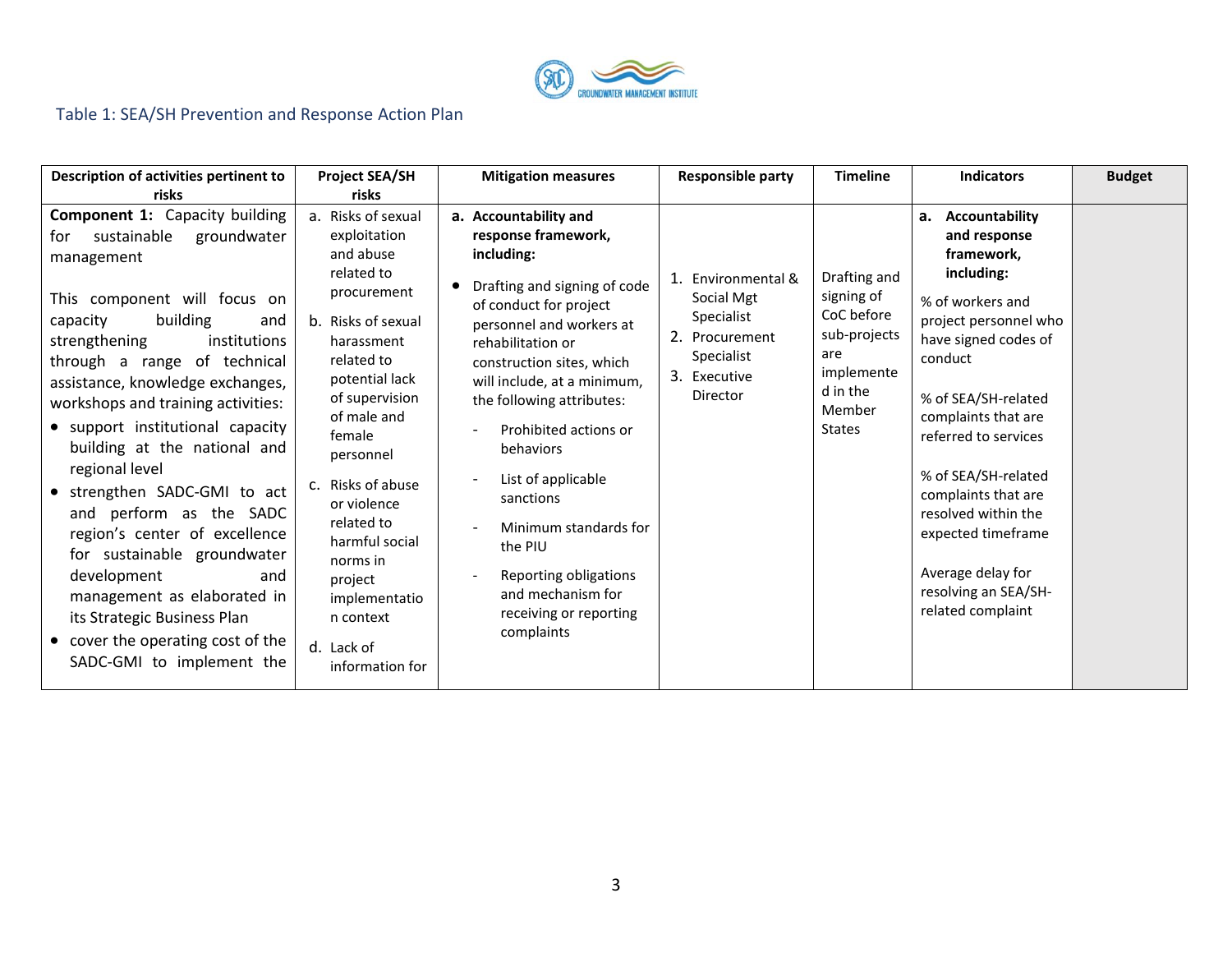

| Description of activities pertinent to                                                                                                                                                                                                                                                                                                                                                                                                                                                                                                                                                                                                                                                                                                                                                                                                                                                                       | <b>Project SEA/SH</b>                                                                                                                                                                                                                                                                                                                                                                                                                                                                                            | <b>Mitigation measures</b>                                                                                                                                                                                                                                                                                                                                                                                                                                                                                                                                                        | <b>Responsible party</b>                                                                 | <b>Timeline</b>                                                                                                                                         | <b>Indicators</b>                                                                                                                                                                                                                                                                                                                                                                                                                                                                                                                                          | <b>Budget</b> |
|--------------------------------------------------------------------------------------------------------------------------------------------------------------------------------------------------------------------------------------------------------------------------------------------------------------------------------------------------------------------------------------------------------------------------------------------------------------------------------------------------------------------------------------------------------------------------------------------------------------------------------------------------------------------------------------------------------------------------------------------------------------------------------------------------------------------------------------------------------------------------------------------------------------|------------------------------------------------------------------------------------------------------------------------------------------------------------------------------------------------------------------------------------------------------------------------------------------------------------------------------------------------------------------------------------------------------------------------------------------------------------------------------------------------------------------|-----------------------------------------------------------------------------------------------------------------------------------------------------------------------------------------------------------------------------------------------------------------------------------------------------------------------------------------------------------------------------------------------------------------------------------------------------------------------------------------------------------------------------------------------------------------------------------|------------------------------------------------------------------------------------------|---------------------------------------------------------------------------------------------------------------------------------------------------------|------------------------------------------------------------------------------------------------------------------------------------------------------------------------------------------------------------------------------------------------------------------------------------------------------------------------------------------------------------------------------------------------------------------------------------------------------------------------------------------------------------------------------------------------------------|---------------|
| risks                                                                                                                                                                                                                                                                                                                                                                                                                                                                                                                                                                                                                                                                                                                                                                                                                                                                                                        | risks                                                                                                                                                                                                                                                                                                                                                                                                                                                                                                            |                                                                                                                                                                                                                                                                                                                                                                                                                                                                                                                                                                                   |                                                                                          |                                                                                                                                                         |                                                                                                                                                                                                                                                                                                                                                                                                                                                                                                                                                            |               |
| project and build capacity for<br>project implementation<br>2:<br>Knowledge<br>Component<br>development, dissemination and<br>will<br>support<br>advocacy<br>the<br>generation and dissemination of<br>knowledge<br>groundwater<br>on<br>resources in the SADC-region<br>This component will:<br>• support the development of<br>groundwater-related<br>knowledge and information<br>dissemination<br>and<br>its<br>to<br>stakeholders<br>• support advocacy and outreach<br>to raise awareness on the<br>critical role of groundwater in<br>supporting sustainable<br>and<br>livelihoods<br>resilient<br>and<br>equitable<br>economic<br>development and in building<br>resilience<br>against<br>climate-<br>related shocks like floods and<br>droughts<br><b>Component 3 - Building resilient</b><br>livelihoods<br>inclusive<br>and<br>groundwater management aims<br>at improving skills and livelihoods | female<br>beneficiaries<br>regarding the<br>project and its<br>potential risks<br>due to lack of<br>independent<br>consultations<br>with women in<br>safe and<br>enabling<br>environments<br>with female<br>facilitators<br>e. Lack of access<br>by female<br>beneficiaries to<br>project<br>benefits and<br>services<br>f. Lack of access<br>to support<br>services by<br>female<br>beneficiaries<br>and SEA/SH<br>survivors owing<br>to the low<br>quality and<br>weak<br>geographic<br>coverage of<br>support | • Set-up of grievance<br>mechanism equipped to<br>handle SEA/SH complaints<br>ethically and confidentially,<br>which will include, at a<br>minimum, the following<br>attributes:<br>Specific procedures to<br>handle SEA/SH-related<br>complaints, including<br>timeline and possible<br>sanctions<br>Reporting procedures<br>for SEA/SH-related<br>complaints, including<br>accessible channels for<br>targeted communities<br>and project personnel<br>Obligations regarding<br>guiding principles for<br>the ethical and<br>confidential<br>management of<br>SEA/SH complaints | 1. Environmental &<br>Social Mgt<br>Specialist<br>2. Senior<br>Groundwater<br>Specialist | Drafting and<br>operationali<br>sation of<br>Grievance<br>Mechanism<br>before the<br>start of sub-<br>grantee<br>activities at<br>Member<br>State level | b. Training and<br>awareness-raising<br>plan, including:<br>% of project<br>personnel who<br>receive training or<br>skills strengthening<br>regarding SEA/SH<br>risks, including code<br>of conduct and GM or<br>other project<br>feedback mechanism<br>% of workers who<br>receive training<br>regarding SEA/SH<br>risks, including code<br>of conduct and GM or<br>other project<br>feedback mechanism<br>% of workers trained<br>who show increased<br>knowledge after<br>training (those who<br>obtain a grade on the<br>post-test of 70% or<br>above) |               |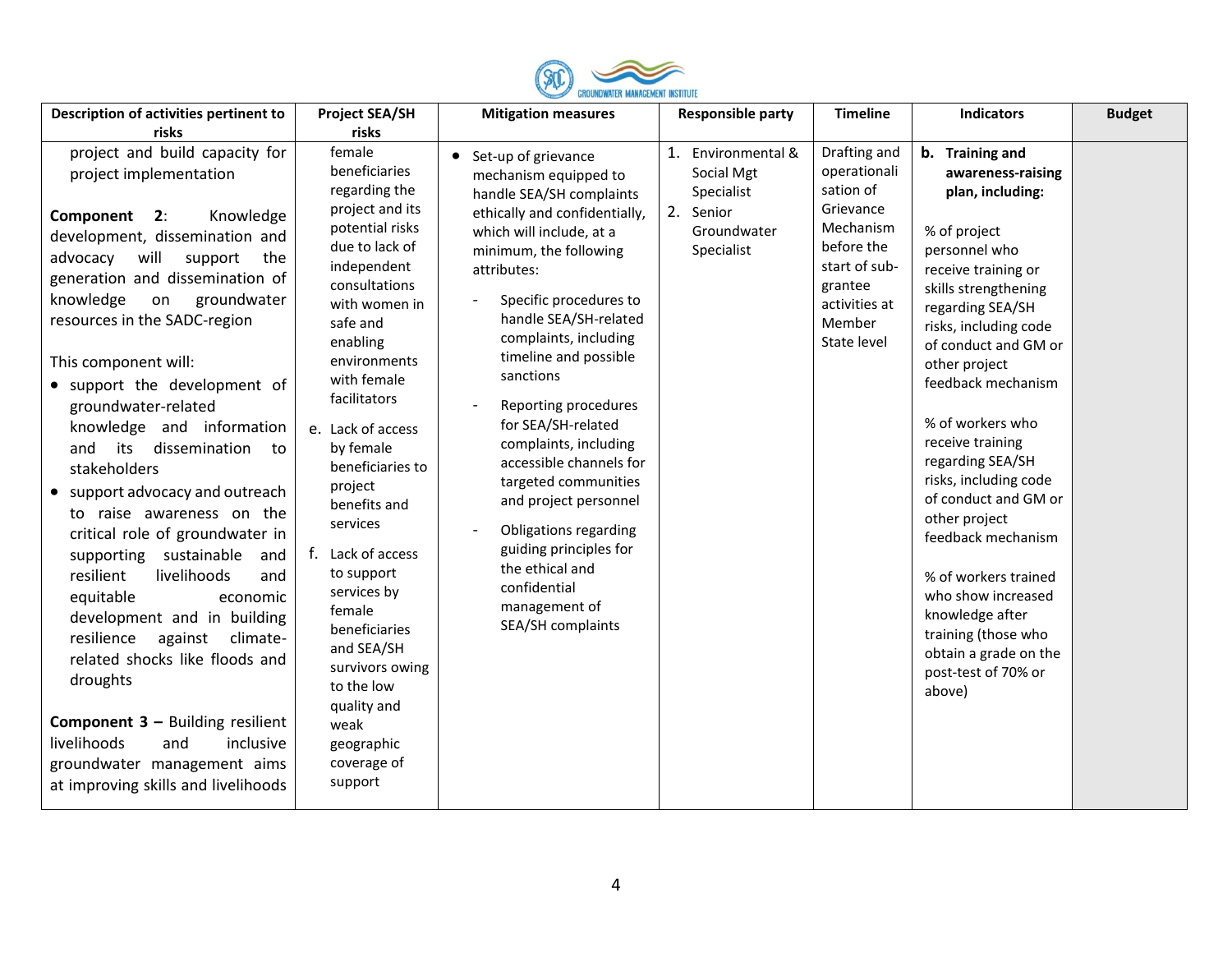

| Description of activities pertinent to                                                                                                                                                                                                                                                                                                                                                                                        | <b>Project SEA/SH</b>                                                                                                                                 | <b>Mitigation measures</b>                                                                                                                                                                                                                                                                                                                                                              | <b>Responsible party</b>                                                                                      | <b>Timeline</b>                                                                                 | <b>Indicators</b>                                                                                                                                                                                                                                         | <b>Budget</b> |
|-------------------------------------------------------------------------------------------------------------------------------------------------------------------------------------------------------------------------------------------------------------------------------------------------------------------------------------------------------------------------------------------------------------------------------|-------------------------------------------------------------------------------------------------------------------------------------------------------|-----------------------------------------------------------------------------------------------------------------------------------------------------------------------------------------------------------------------------------------------------------------------------------------------------------------------------------------------------------------------------------------|---------------------------------------------------------------------------------------------------------------|-------------------------------------------------------------------------------------------------|-----------------------------------------------------------------------------------------------------------------------------------------------------------------------------------------------------------------------------------------------------------|---------------|
| risks                                                                                                                                                                                                                                                                                                                                                                                                                         | risks                                                                                                                                                 |                                                                                                                                                                                                                                                                                                                                                                                         |                                                                                                               |                                                                                                 |                                                                                                                                                                                                                                                           |               |
| of communities<br>through the<br>of<br>innovative<br>promotion<br>groundwater<br>management<br>infrastructure<br>solutions<br>and<br>through grants<br>this<br>Sub-components<br>under<br>project include:<br>• support the implementation of<br>a base-grant scheme for all 16<br><b>SADC Member States</b><br>• support the implementation of<br>a competitive-grant scheme to<br>promote<br>innovation<br>and<br>synergies | services and<br>difficulty<br>accessing<br>services in<br>humanitarian<br>response<br>and/or remote<br>areas where<br>the project will<br>be executed | Development of response<br>protocol and mapping of<br>holistic support services (at<br>a minimum, medical,<br>psychosocial, and legal) in<br>all intervention zones,<br>including evaluation of<br>quality of care and<br>provisions for a safe and<br>confidential referral<br>pathway                                                                                                 | 1.<br>Environmental &<br>Social Mgt<br>Specialist<br>2. Sub-grantees<br>Infrastructure<br>3.<br>Consultant    | Prior to start<br>of physical<br>work and<br>throughout<br>project<br>implementat<br>ion        | Number of<br>community<br>consultations with<br>women and in how<br>many project<br>intervention areas<br>Number of women<br>consulted<br>% of project<br>personnel who<br>receive training or<br>skills strengthening<br>regarding feedback<br>mechanism |               |
|                                                                                                                                                                                                                                                                                                                                                                                                                               |                                                                                                                                                       | b. Training and awareness-<br>raising plan, including:<br>Skills strengthening for<br>$\bullet$<br>project personnel regarding<br>SEA/SH-related risks,<br>including code of conduct<br>and GM or another<br>feedback mechanism<br>receptive to SEA/SH<br>complaints<br>Training of workers and<br>$\bullet$<br>supervisory personnel on<br>SEA/SH, including code of<br>conduct and GM | Environmental &<br>1.<br>Social Mgt<br>Specialist<br>2.<br>Sub-grantees<br>3.<br>Infrastructure<br>Consultant | (b) Prior to<br>start of<br>physical<br>work and<br>throughout<br>project<br>implementat<br>ion | Number of<br>community<br>awareness-raising<br>sessions conducted<br>Number of<br>participants in these<br>community<br>awareness-raising<br>sessions<br>(disaggregated by sex<br>and age, if possible)                                                   |               |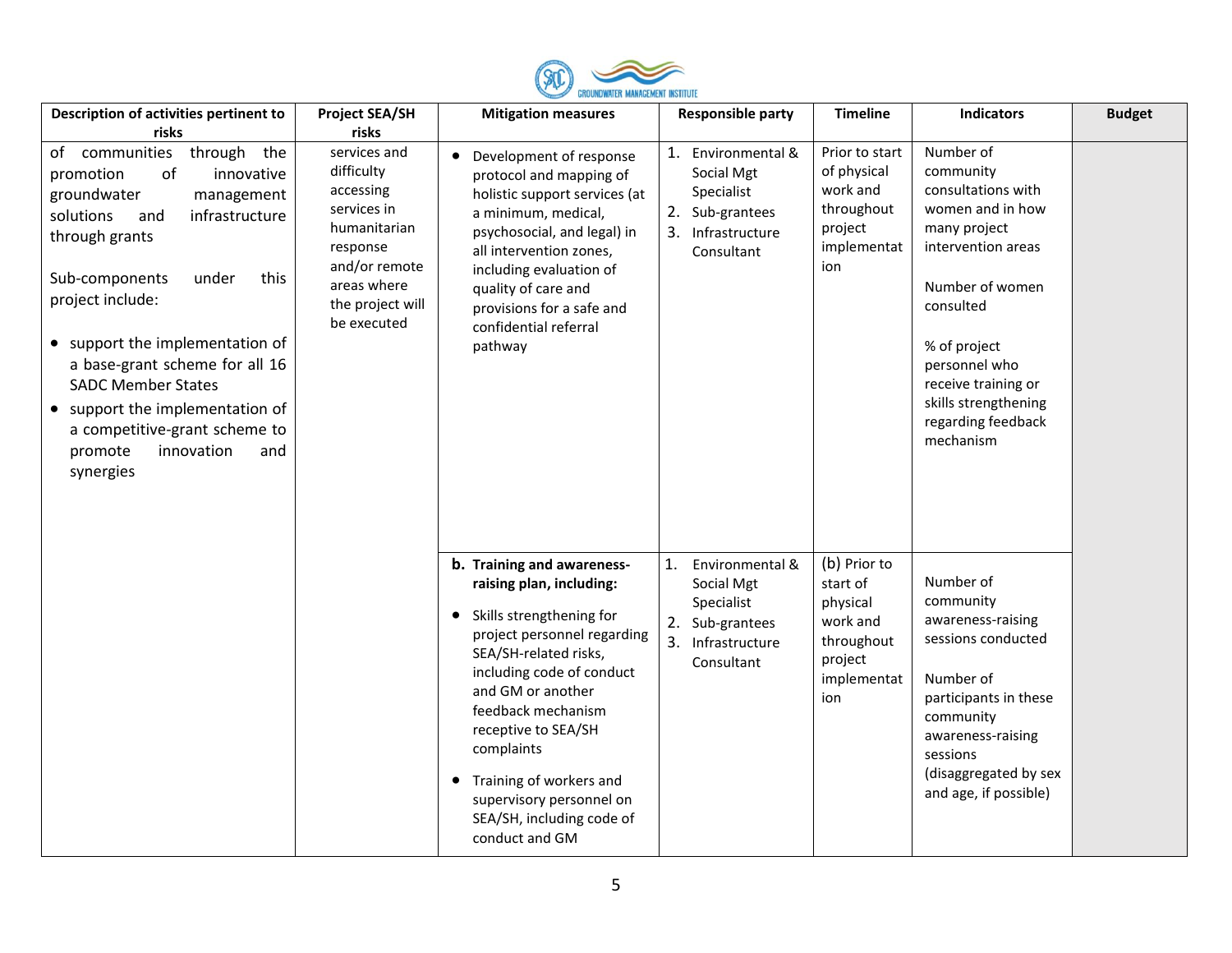

| Description of activities pertinent to | <b>Project SEA/SH</b> | <b>Mitigation measures</b>      | <b>Responsible party</b> | <b>Timeline</b> | <b>Indicators</b> | <b>Budget</b> |
|----------------------------------------|-----------------------|---------------------------------|--------------------------|-----------------|-------------------|---------------|
| risks                                  | risks                 |                                 |                          |                 |                   |               |
|                                        |                       | • Community consultations       |                          |                 |                   |               |
|                                        |                       | with women's groups or          |                          |                 |                   |               |
|                                        |                       | female beneficiaries in safe    |                          |                 |                   |               |
|                                        |                       | and enabling environments       |                          |                 |                   |               |
|                                        |                       | and with female facilitators    |                          |                 |                   |               |
|                                        |                       | regarding the potential         |                          |                 |                   |               |
|                                        |                       | impact of the project and       |                          |                 |                   |               |
|                                        |                       | its activities and associated   |                          |                 |                   |               |
|                                        |                       | risks, including consultation   |                          |                 |                   |               |
|                                        |                       | on community-based              |                          |                 |                   |               |
|                                        |                       | feedback mechanisms,            |                          |                 |                   |               |
|                                        |                       | available services, and         |                          |                 |                   |               |
|                                        |                       | complaint reporting             |                          |                 |                   |               |
|                                        |                       | channels that women             |                          |                 |                   |               |
|                                        |                       | consider to be safe,            |                          |                 |                   |               |
|                                        |                       | confidential, and accessible    |                          |                 |                   |               |
|                                        |                       | • Awareness-raising in          |                          |                 |                   |               |
|                                        |                       | targeted communities by         |                          |                 |                   |               |
|                                        |                       | the project regarding           |                          |                 |                   |               |
|                                        |                       | SEA/SH-related risks,           |                          |                 |                   |               |
|                                        |                       | prohibited conduct, and         |                          |                 |                   |               |
|                                        |                       | channels for reporting          |                          |                 |                   |               |
|                                        |                       | misconduct                      |                          |                 |                   |               |
|                                        |                       |                                 |                          |                 |                   |               |
|                                        |                       | c. Monitoring and               |                          |                 |                   |               |
|                                        |                       | supervision:                    |                          |                 |                   |               |
|                                        |                       | Monitoring plan for SEA/SH risk |                          |                 |                   |               |
|                                        |                       | mitigation, prevention, and     |                          |                 |                   |               |
|                                        |                       | response measures set forth     |                          |                 |                   |               |
|                                        |                       | under the SEA/SH Prevention     |                          |                 |                   |               |
|                                        |                       | and Response Action Plan,       |                          |                 |                   |               |
|                                        |                       | incorporating best practices    |                          |                 |                   |               |
|                                        |                       | concerning collection and       |                          |                 |                   |               |
|                                        |                       | management of SEA/SH            |                          |                 |                   |               |
|                                        |                       | complaint data and              |                          |                 |                   |               |
|                                        |                       | development of appropriate      |                          |                 |                   |               |
|                                        |                       | indicators in alignment with    |                          |                 |                   |               |